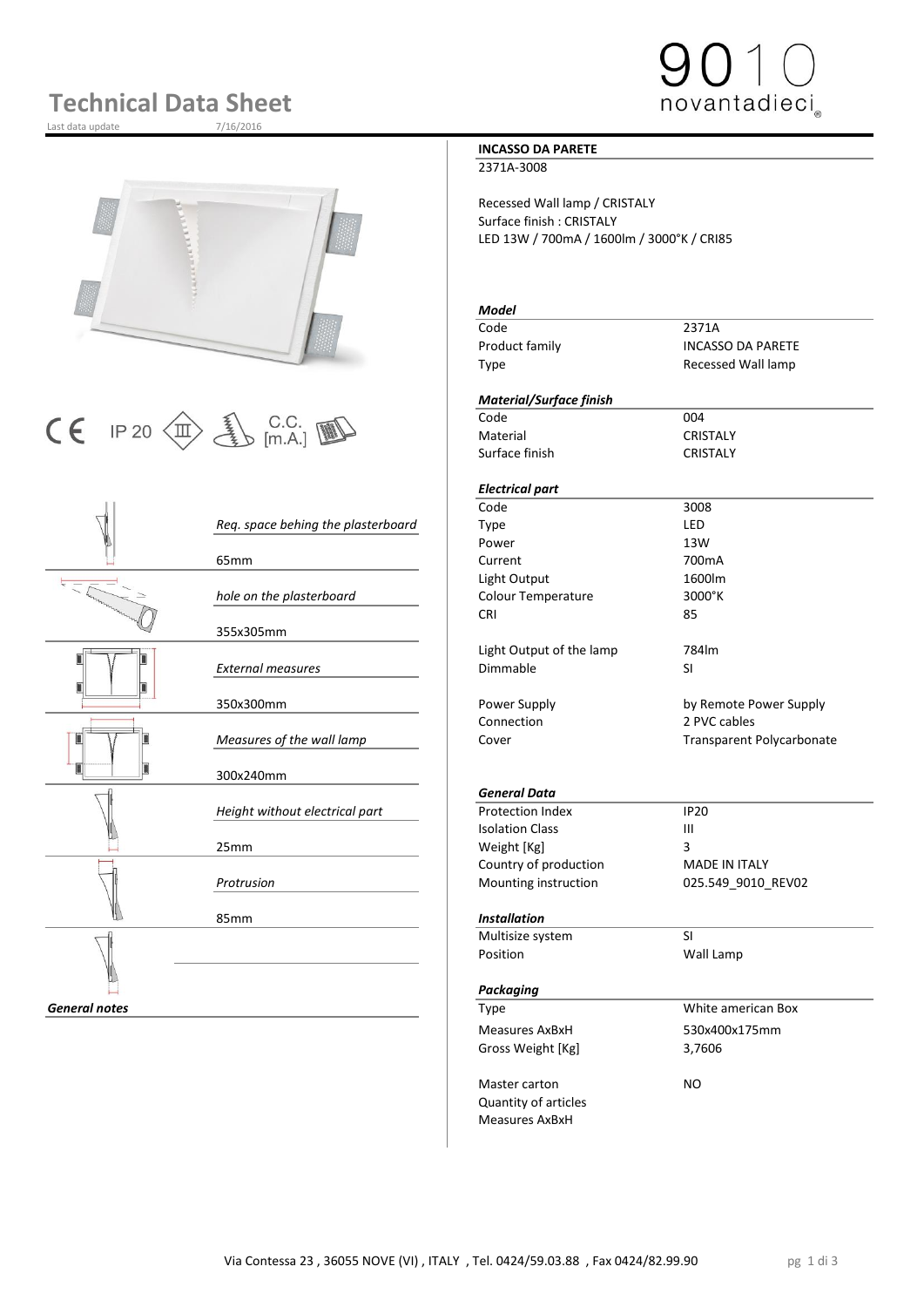### **Technical Data Sheet**



#### **Fotometric Data**



*Electrical part* 3008 *Illuminance Power* 13W *Light Output* 1600lm *Colour Temperature* 3000°K *CRI* 85 *Lamp Light Output* 49%<br>*Light Output of the lamp* 784lm

novantadieci

#### **Accessories**

#### *Housing Box for Brickwork*



 *Measures* 355X305X50mm *Measures of the hole on 385X335X60mm* 

#### *Standard Power Supply*





**Light Output of the lamp Beam Angle** 56° *Beam Inclination* 24°

#### *Dimmable Power Supply*







 *Code* 026.219 *Code* 026.206 *Code* 026.207  *Measures* 155x51x26mm *Measures* 124x82x23mm *Measures* 124x82x23mm  *Power* 19,6W *Power* 60,2W *Power* 60,2W  *Input* 220-240V~W *Input* 180-295V~W *Input* 180-295V~W  *Output* 700mA *Output* 700mA *Output* 700mA  *Dimmable* PUSH/0-10V/DALI *Dimmable* PUSH/DALI *Dimmable* 0-10V